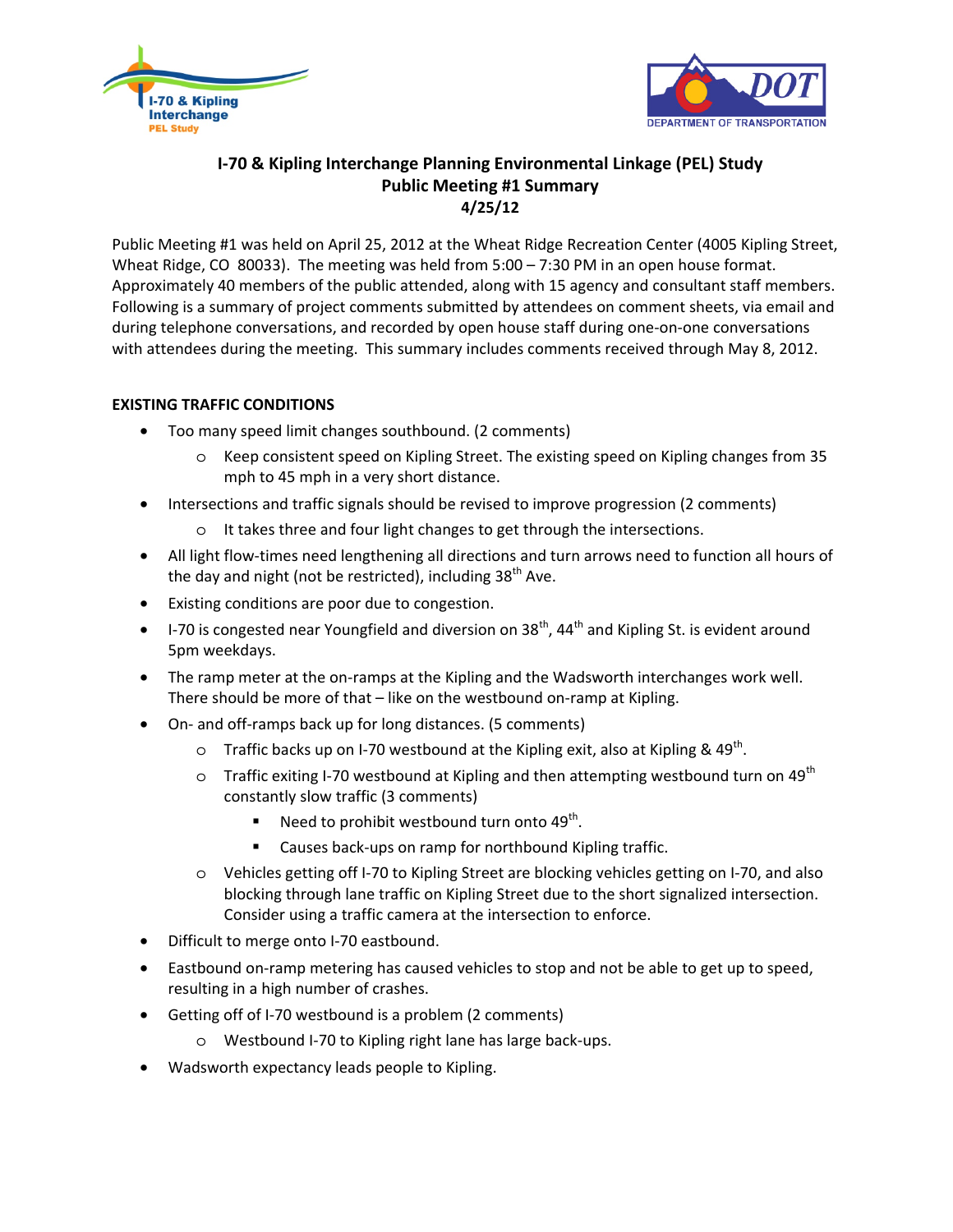- Issues exist with traffic blocking the South Frontage Road intersection. Northbound cars pull into the intersection when the light is green, but the next signal (eastbound ramps) is red. (2 comments)
	- o There is a short distance between the traffic signals at the south frontage road intersection and the I-70 eastbound ramps intersection traveling northbound on Kipling Street. Northbound traffic frequently runs the red light and nearly causes severe angle crashes, probably because the northbound motorists see the ramp intersection signal green for northbound traffic and do not pay attention to the northbound red indication at the frontage road. This is a concern regarding short signal spacing and perhaps the need for programmable signal heads at the I-70 eastbound ramp intersection.

#### **EXISTING ROADWAY FEATURES**

- Signage needs improved (9 comments)
	- o Lane signage at the exit needs improved.
	- o The sign at southbound Wadsworth to I-70 east and west is misleading. It states the right lane is for westbound I-70 only and is a continuous lane and also is the correct lane to go east on I-70 without a lane change.
	- o Kipling Street southbound has poor signage indicating laneage (through versus turn lanes for eastbound on-ramp).
	- o Need signage at 44th eastbound on-ramp to note accel lane ends unexpectedly.
	- o Need to remove the "stay right except to pass" sign.
	- o Need to install signs warning of heavy traffic ahead approaching westbound off-ramp.
	- o People from westbound I-70 off-ramp don't see the sign to get to the center right turn lane to go to westbound 49th Ave/I-70 Frontage Rd. Maybe another sign should be added where vehicles exit the I-70 westbound off-ramp.
	- o Need signage to show that accel lane ends for the eastbound I-70 ramp merge at Ward Road.
	- o Need a sign to prohibit blocking of South Frontage Road intersection.
- Accel and decel lanes/turn lanes are too short (6 comments)
	- o Eastbound on-ramp doesn't have enough acceleration distance (2 comments)
	- o Collector/Distributer with cloverleaf ramps might help with 'short' ramps.
- At Wadsworth/I-70, the westbound on-ramp acceleration lane is too long.
- Sight distance is horrible approaching the westbound off-ramp.
- The entry ramp from Kipling to eastbound I-70 is way too short, and the cars want to move immediately across traffic to get to eastbound I-76 (2 comments)
	- o The solution: 1) End the far left westbound lane of I-70 at the Carr St overpass. This lane causes more problems on westbound I-70 when it and the exit lane for Kipling end at the same time (5 lanes into 3 all at once). 2) Move all the concrete barriers from the slight curve just after eastbound I-70 and Kipling, to where that westbound lane was to just past the Carr St overpass, another slight curve (need to extend 2 highway signs as well). 3) Now do a lane shift on eastbound I-70 and the far left lane is now what used to be the shoulder of eastbound I-70, the barrier is where the westbound shoulder line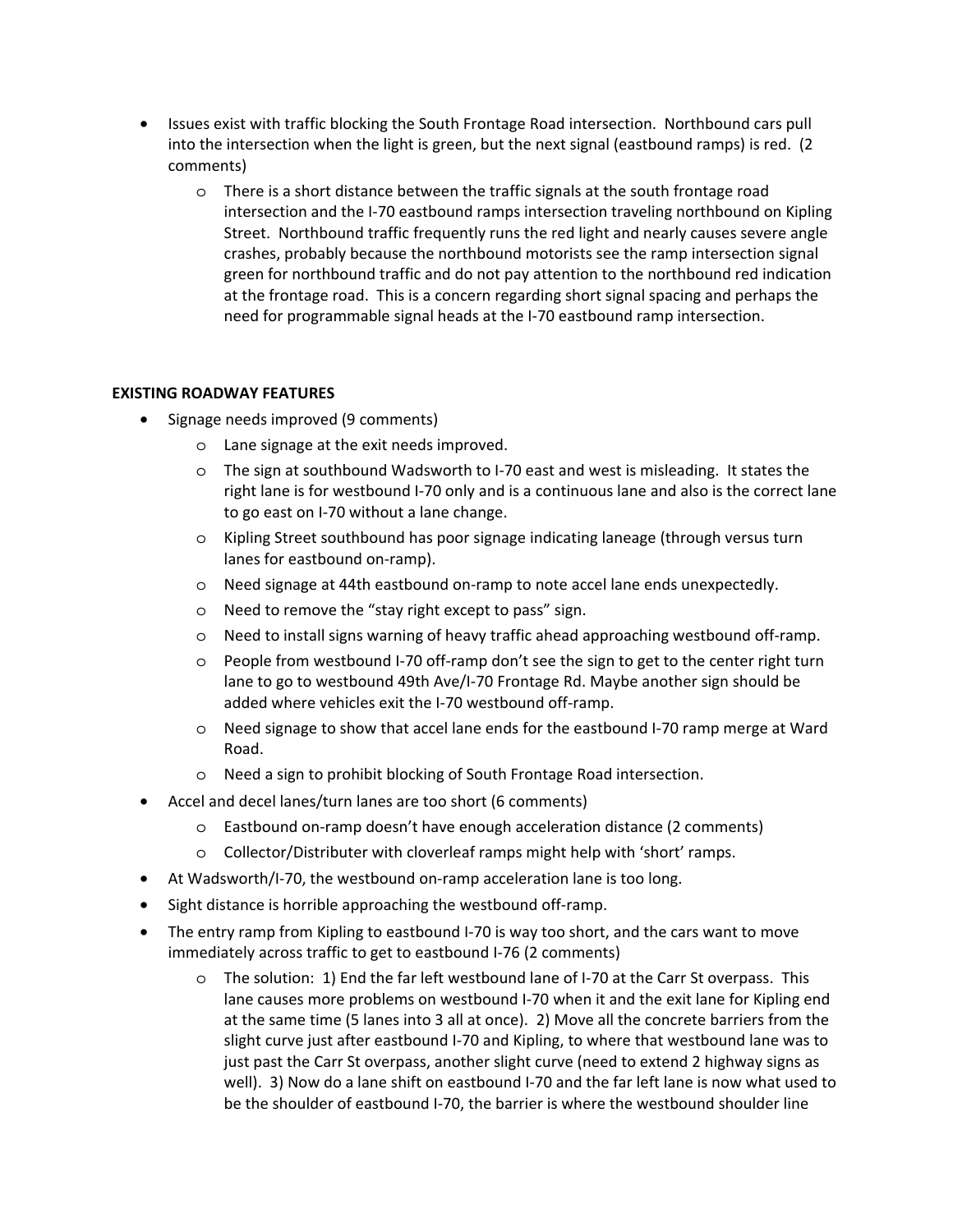was and the westbound shoulder is where the westbound lane was. You now have the far right lane of eastbound I-70 to do as you wish. \* Extend the on-ramp from Kipling to eastbound I-70 all the way to the exit lanes of Wadsworth.

- TxDOT provides on-ramps side-by-side with frontage roads. This would be a sensible approach to the weave problem on the north side of the interchange.
- Interchange needs more lanes to handle capacity during peak hours.
- Do not widen I-70. It's not needed if people would drive better.
- Need to keep up lane painting more frequently.

#### **ALTERNATIVE MODES**

- Maintain and improve bike and pedestrian connections.
- Trail and bike lanes will be great for walking and bicycling would use it to access destinations.
- There is significant need to make changes to the roadway and bike/pedestrian facilities because this area has significant traffic and is not an environment that supports safe multimodal transportation.
- Need better marked crosswalks.
- Enforce pedestrian crossings if not at crosswalks.
- Schools should educate students to cross at crosswalks.
- Buses result in a backup on Kipling, maybe pullouts would help.
- Signing and electronic boards are important to communicate access to rail.
- Direct connection to Ridge Station needs to be clarified with interchange project.
- Live Well Wheat Ridge is a community initiative working to create healthier environments to reduce obesity. We focus on land use and transportation decisions to support access to healthy food and increase access to multimodal environments. Live Well Wheat Ridge could provide walking audits to document barriers to safe pedestrian environments in the study area. We will contact you if we schedule one in the study area. We could also give you feedback on current uses in the study area. For example, at  $44<sup>th</sup>$  and Independence is the Jefferson Center for Mental Health. There are also several neighborhoods in the study area that have significant access issues due to I- 70 and the interchange.
- Concern about walkability to reach grocery and retail that sells healthy foods.

#### **EMERGENCY SERVICES**

- Fire department north of Gold Line potential emergency service response issue
- Switching cars at Coors Glass blocks the road potential emergency service response issue
- Arvada Fire Dept. trucks turn off lights and siren when they encounter congestion at the interchange.
- Arvada Fire Dept. would like access to more I-70 cameras to view accidents. TOC coordination could benefit dispatch.